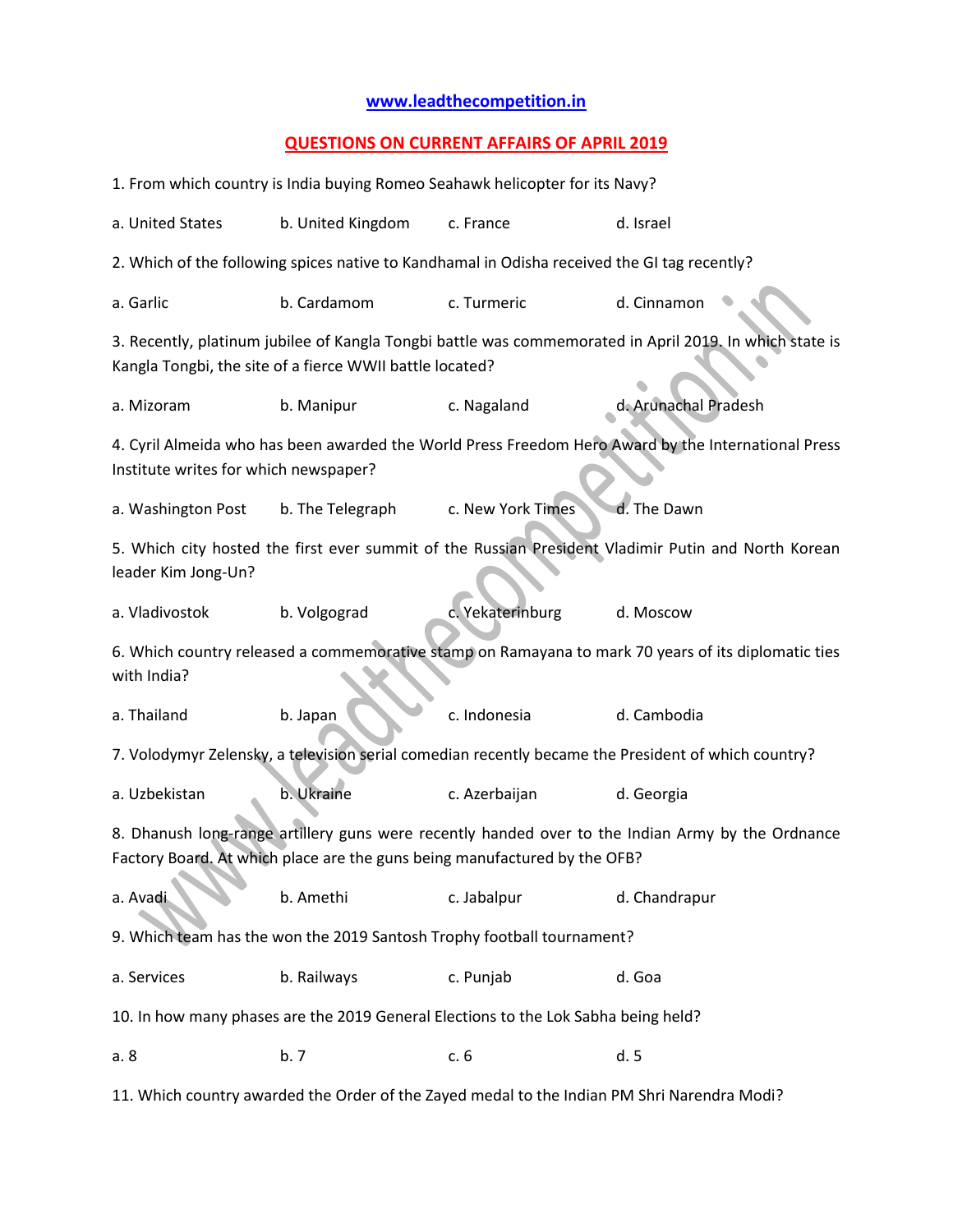| a. Egypt                                                                                                                | b. Saudi Arabia    | c. Iran            | d. UAE            |  |  |  |  |  |
|-------------------------------------------------------------------------------------------------------------------------|--------------------|--------------------|-------------------|--|--|--|--|--|
| 12. To which political party does Mr. Benjamin Netanyahu, who won the Israel elections recently,<br>belong?             |                    |                    |                   |  |  |  |  |  |
| a. Likud                                                                                                                | b. Yesh Atid       | c. Telem           | d. Agudat Yisrael |  |  |  |  |  |
| 13. With which of the following sports is Harsheel Dani associated?                                                     |                    |                    |                   |  |  |  |  |  |
| a. Tennis                                                                                                               | b. Squash          | c. Badminton       | d. Chess          |  |  |  |  |  |
| 14. Mayuri Kango, a well-known actress was recently appointed the industry head of which of the<br>following companies? |                    |                    |                   |  |  |  |  |  |
| a. Amazon India                                                                                                         | b. Google India    | c. Microsoft India | d. Oracle         |  |  |  |  |  |
| 15. Who of the following did not figure in the Time magazine's 100 most influential people of 2019?                     |                    |                    |                   |  |  |  |  |  |
| a. Menaka Guruswamy                                                                                                     |                    | b. Arundhati Katju |                   |  |  |  |  |  |
| c. Mukesh Ambani                                                                                                        |                    | d. Ratan Tata      |                   |  |  |  |  |  |
| 16. Which institute topped the overall NIRF India Rankings 2019 for higher educational institutions?                    |                    |                    |                   |  |  |  |  |  |
| a. IIT, Chennai                                                                                                         | b. IISc, Bengaluru | c. IIT, Kharagpur  | d. IIM, Ahmedabad |  |  |  |  |  |
| 17. Who is the author of the book Quichotte?                                                                            |                    |                    |                   |  |  |  |  |  |
| a. VS Naipaul                                                                                                           | b. Salman Rushdie  | c. Arundhati Roy   | d. Arvinda Adiga  |  |  |  |  |  |
| 18. At which of the following places did the world's largest plane, Stratolaunch make its maiden flight?                |                    |                    |                   |  |  |  |  |  |
| a. Atacama desert                                                                                                       | b. Sahara desert   | c. Mojave desert   | d. Arabian desert |  |  |  |  |  |
| 19. Who of the following was awarded the Master Deenanath Mangeshkar Lifetime Achievement Award<br>2019?                |                    |                    |                   |  |  |  |  |  |
| a. Salim Khan                                                                                                           | b. Javed Akhtar    | c. Gulzar          | d. Prasoon Joshi  |  |  |  |  |  |
| 20. What is the rank of India in the World Press Freedom Index 2019?                                                    |                    |                    |                   |  |  |  |  |  |
| a. 140                                                                                                                  | b. 160             | c. 80              | d. 110            |  |  |  |  |  |
| 21. Which team won the Sultan Azlan Shah Hockey tournament?                                                             |                    |                    |                   |  |  |  |  |  |
| a. Japan                                                                                                                | b. India           | c. South Korea     | d. Malaysia       |  |  |  |  |  |
| 22. What is the name of first satellite of Sri Lanka launched from the US recently?                                     |                    |                    |                   |  |  |  |  |  |
| a. Kumbha I                                                                                                             | b. Raavana I       | c. Simhala I       | d. Eelam I        |  |  |  |  |  |